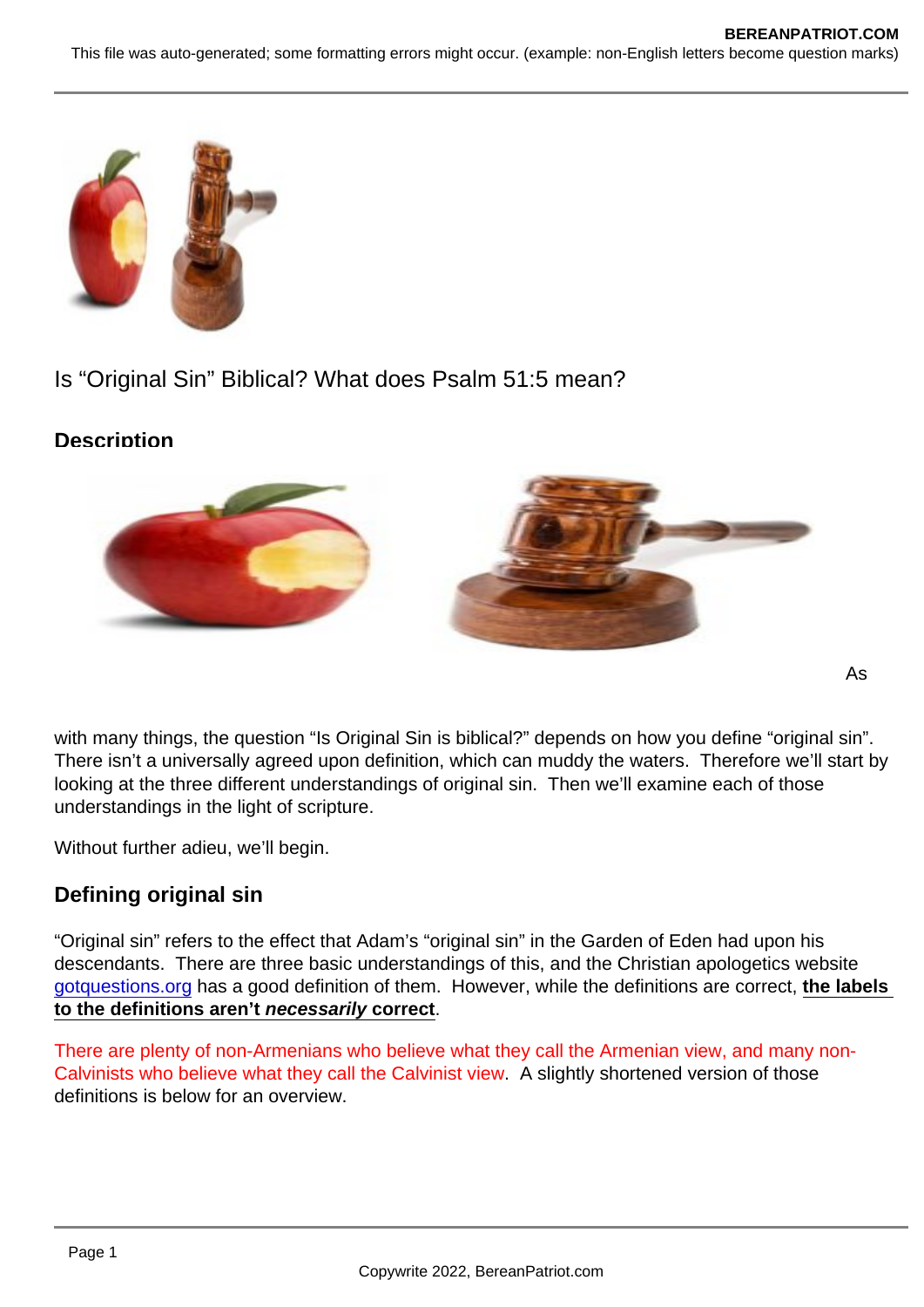Pelagianism : This view says that Adam's sin had no effect upon the souls of his descendants other than that he provided a sinful example. Adam's example has influenced those who followed him to also sin. But, according to this view, man has the ability to stop sinning if he simply chooses to.

Arminianism : Arminians believe Adam's original sin has resulted in the rest of mankind inheriting a corrupt, sinful nature, which causes us to sin in the same way that a cat's nature causes it to meow—it comes naturally. According to this view, man cannot stop sinning on his own

Calvinism : The Calvinistic doctrine of original sin states that Adam's sin has resulted not only in our having a sin nature, but also in our incurring guilt before God for which we deserve punishment. … Not only was Adam found guilty because he sinned, but his sin was imputed to us, making us guilty and deserving of his punishment (death) as well.

([Source](https://www.gotquestions.org/original-sin.html).)

To sum up, the three basic ideas are this:

- 1. Adam's sin had no effect on us
- 2. Adam's sin made us inclined to sin by nature
- 3. Adam's sin made us inclined to sin by nature, and made us guilty of Adam's sin from the instant of conception

Now, most people have the Calvinist understanding in mind when they mention "original sin" Not always, but usually. It's usually a good idea to clarify what the other person means because I've heard the phrase "original sin" to refer to both of the non-Pelagian understandings.

We'll examine each idea in turn.

The Pelagian understanding of Original Sin

We won't spend a long time here. [Pelagianism](https://www.learnreligions.com/what-is-pelagianism-4783772) is a heresy that has been around since Pelagius ( 355-420AD). Pelagius held that man could become sinless on his own without God's grace, as the quote below indicates: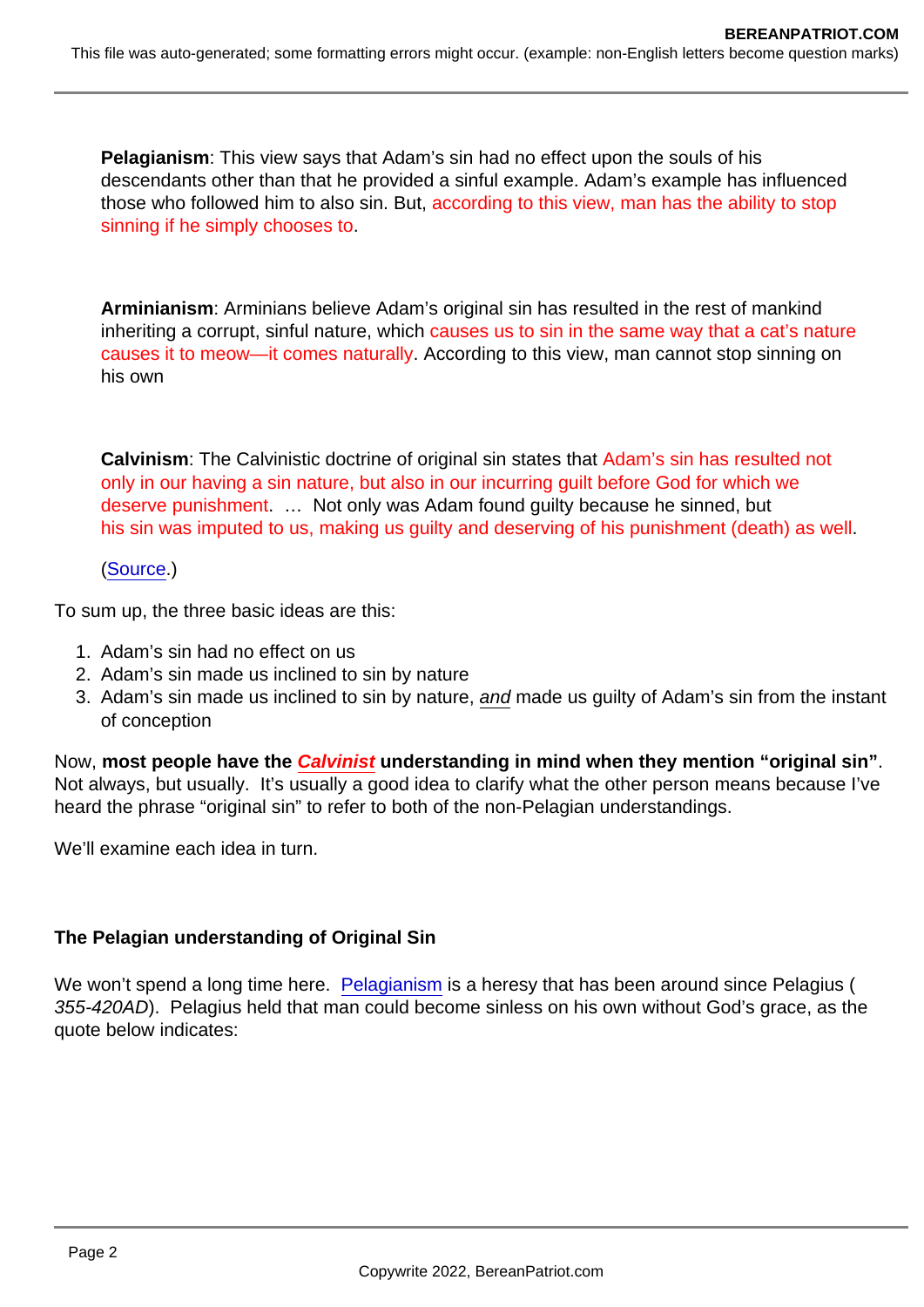**Pelagianism**: This view says that Adam's sin had no effect upon the souls of his descendants other than that he provided a sinful example. Adam's example has influenced those who followed him to also sin. But, according to this view, man has the ability to stop sinning if he simply chooses to.

This article could become quite long while disproving Pelagianism, but I don't think that's necessary. I'm merely going to quote one verse to disprove it and thereafter you can do your own research. It's widely regarded as heresy, and many others have done a fine job of disproving it.

### **Romans 5:19**

For just as the many were made sinners through the disobedience of one man, so also the many will be made righteous through the obedience of One man.

The rest of Romans 5 and much of the New Testament disproves Pelagianism, so we'll move on from here.

## **The "Calvinist" understanding of Original Sin**

This view arguably generates the most controversy.

Again, we'll look at the definition, but this time we'll look at the full version. It's important to remember that this view did not originate with John Calvin, despite it usually being associated with him. it's also important to note that many non-Calvinists also hold to this understanding.

**Calvinism**: The Calvinistic doctrine of original sin states that Adam's sin has resulted not only in our having a sin nature, but also in our incurring guilt before God for which we deserve punishment. Being conceived with original sin upon us (Psalm 51:5) results in our inheriting a sin nature so wicked that Jeremiah 17:9 describes the human heart as "deceitful above all things and beyond cure." Not only was Adam found guilty because he sinned, but his sin was imputed to us, making us guilty and deserving of his punishment (death) as well (Romans 5:12, 19). There are two views as to why Adam's sin should be imputed to us. The first view states that the human race was within Adam in seed form; thus, when Adam sinned, we sinned in him. This is similar to the biblical teaching that Levi (a descendant of Abraham) paid tithes to Melchizedek in Abraham (Genesis 14:20; Hebrews 7:4–9), even though Levi was not born until hundreds of years later. The other main view is that Adam served as our representative, and so, when he sinned, we were found guilty as well.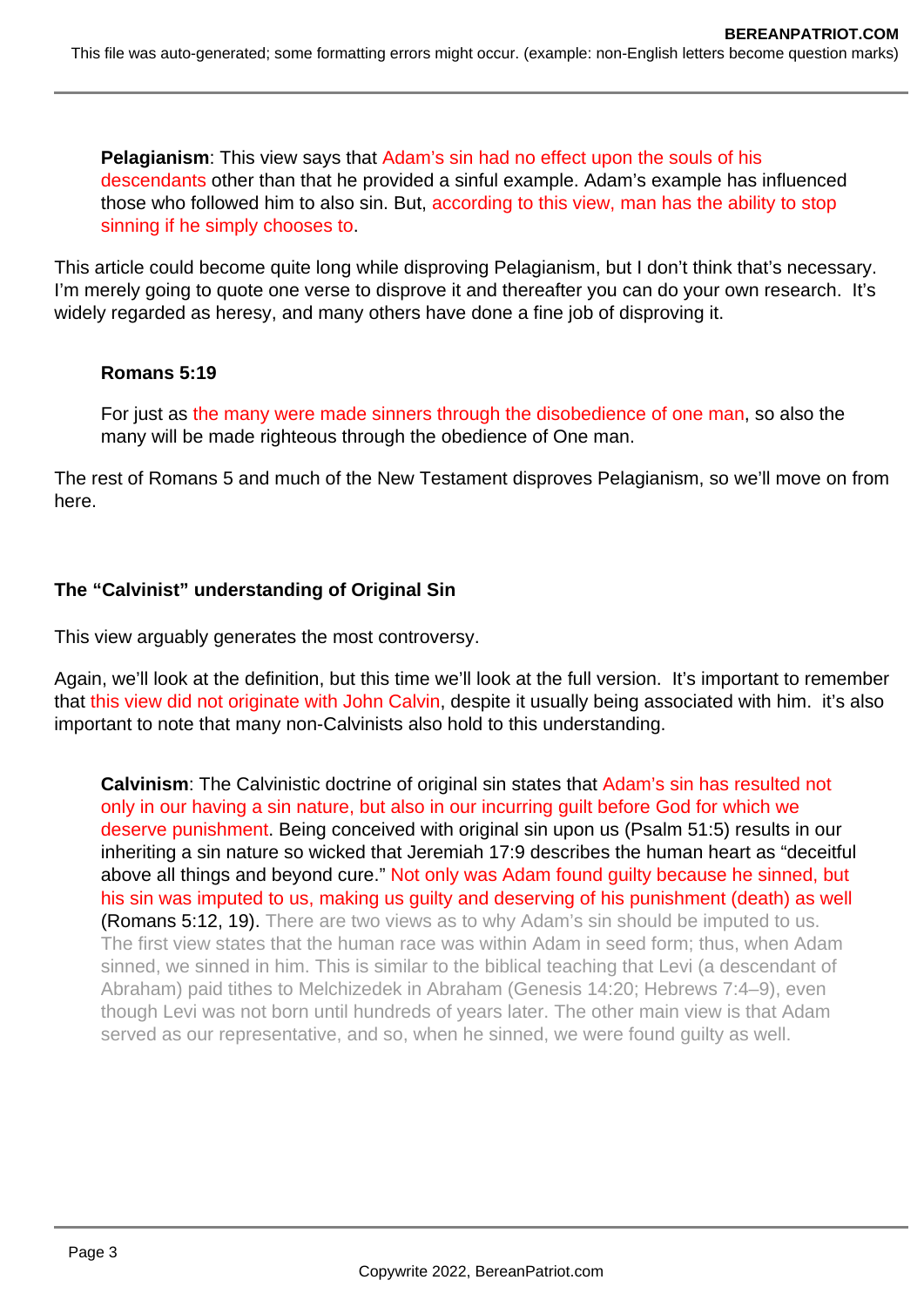Calvin taught that every single person was guilty from the moment of conception. So the moment that the sperm meets the egg, that person is already guilty. He taught that there was no point at which man is **not** guilty of sin. Calvin argued that a baby was guilty from the very moment of conception; not guilty of his own sin, but guilty of Adam's sin.

#### **Verses supporting the Calvinist position**

The primary text that Calvin and others use to support their view of original sin is Psalm 51:5.

#### **Psalm 51:1-7**

For the choir director. A Psalm of David, when Nathan the prophet came to him, after he had gone in to Bathsheba.

1 Be gracious to me, O God, according to Your lovingkindness; According to the greatness of Your compassion blot out my transgressions.

**2** Wash me thoroughly from my iniquity And cleanse me from my sin.

**3** For I know my transgressions, And my sin is ever before me.

**4** Against You, You only, I have sinned And done what is evil in Your sight, So that You are justified when You speak And blameless when You judge.

**5** Behold, I was brought forth in iniquity, And in sin my mother conceived me.

**6** Behold, You desire truth in the innermost being, And in the hidden part You will make me know wisdom.

**7** Purify me with hyssop, and I shall be clean; Wash me, and I shall be whiter than snow.

At first glance, this does indeed seem to be absolute proof that the Calvinist understanding of original sin is correct… but only at first glance. There's an important thing that's often overlooked and two relevant verses that are rarely discussed.

The important thing:

Poetry is hyperbolic by nature.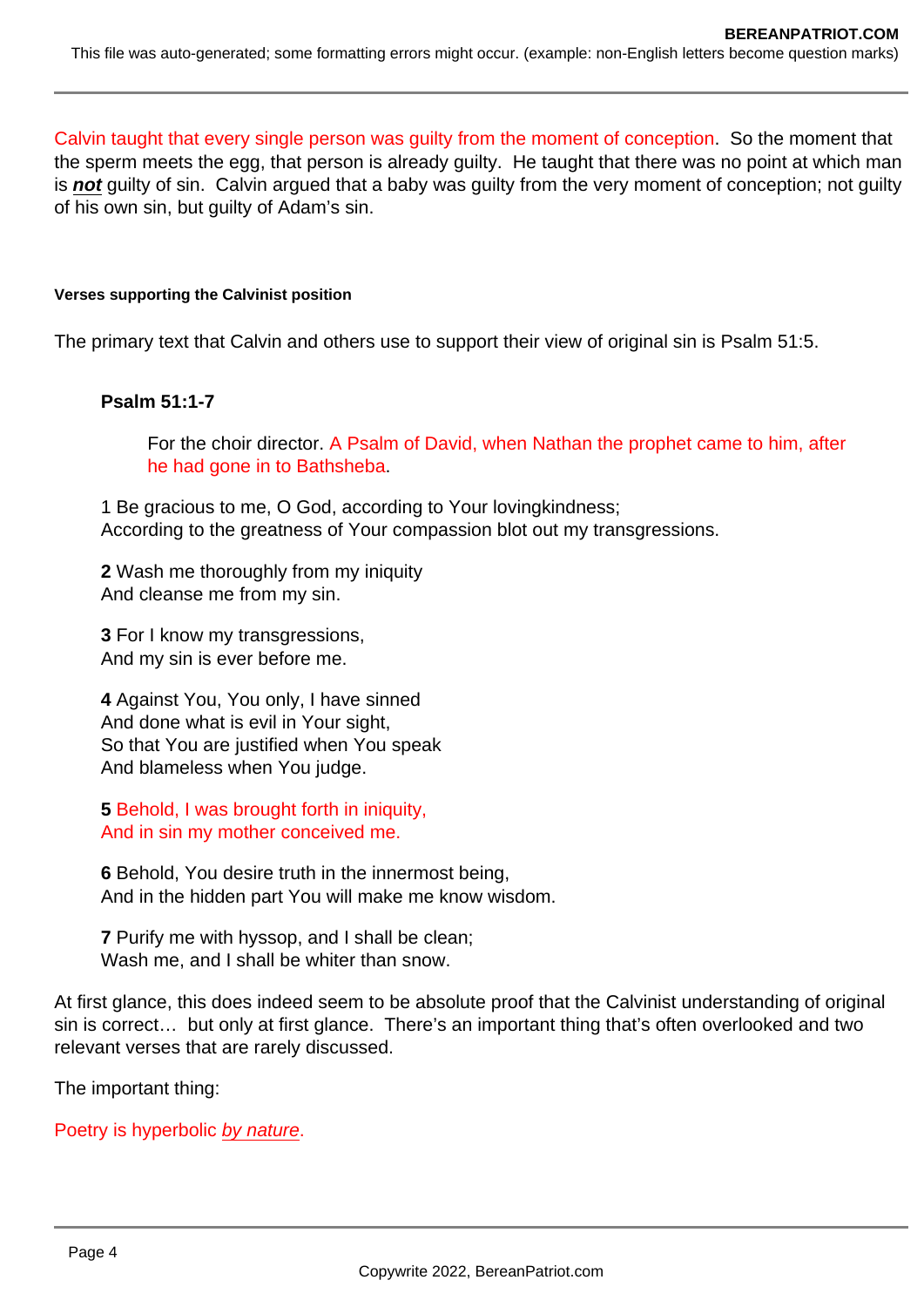I have said before that it's unwise to draw theology from the Psalms because of this, and this a perfect example. Now, the first rarely discussed verse dovetails nicely into the first point by proving it, and it also adds context to Psalm 51:5.

#### **Job 31:16-18**

**16** "If I have kept the poor from their desire, Or caused the eyes of the widow to fail,

**17** Or eaten my morsel by myself, So that the fatherless could not eat of it

**18** (But from my youth I reared him as a father, And from my mother's womb I guided the widow);

**Does anyone really think that Job was guiding widows while he was still in his mother's womb?** I mean, really? Now, this isn't a problem if you understand that poetry is hyperbolic by nature. The Bible's poetic books are full of imagery that would be very strange if you took them literally.

For example, here's a drawing of what the woman in Song of Solomon would look like if you took the description **literally**: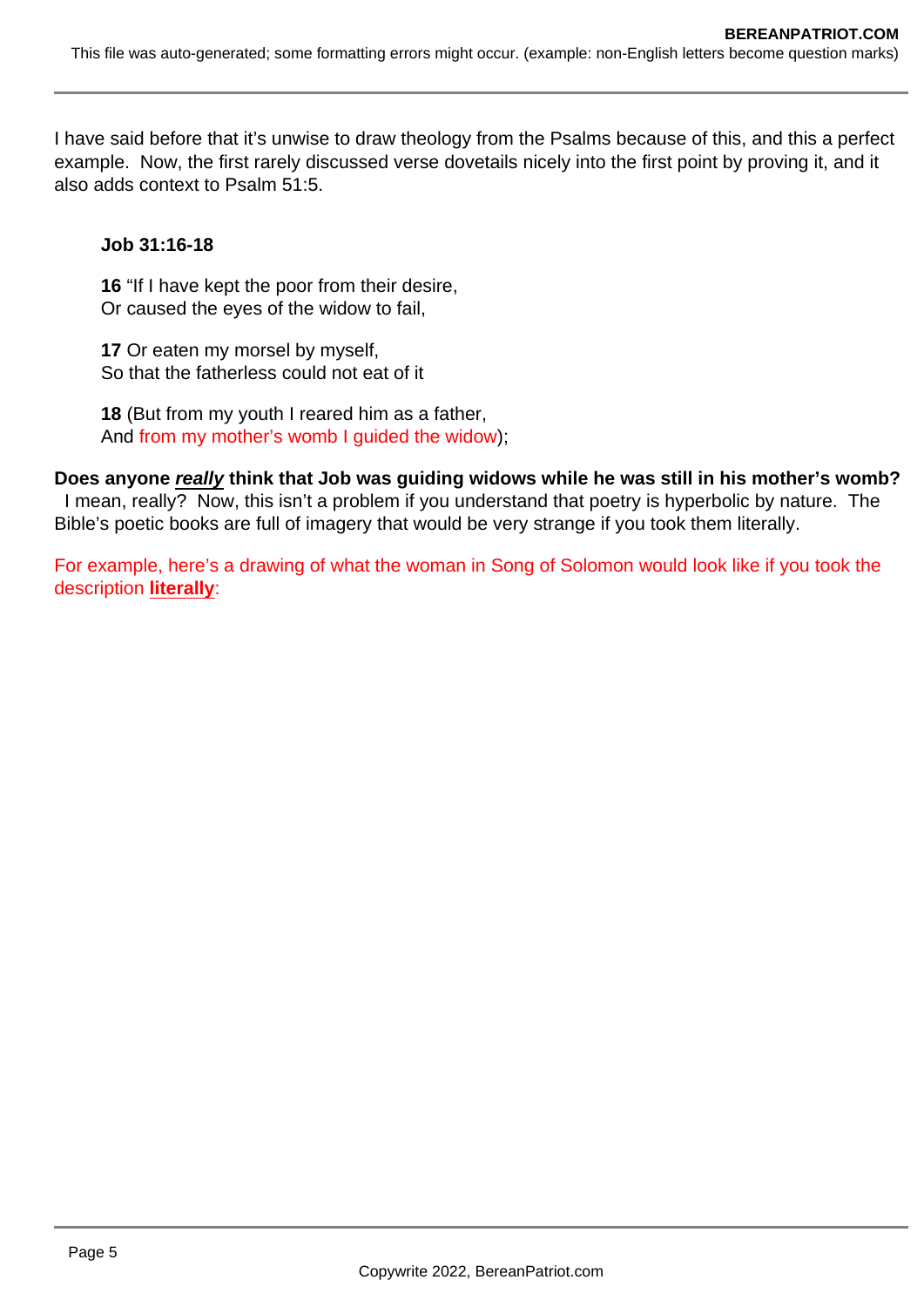

Yeah, it's not a good idea to understand biblical poetry literally, and this is also the case with Psalm 51:5, which Job 31:18 demonstrates quite well.

Remember that David wrote Psalm 51 right after he was confronted about his sin with Bathsheba. His son was either dying or had just died, and he was likely feeling pretty awful and his poetry indicates this. Remember too that Uriah was one of David's "mighty men" who'd been with him since before he was king of Israel. (1 Chronicles 11:41) He probably writes about being conceived in sin because he felt so sinful.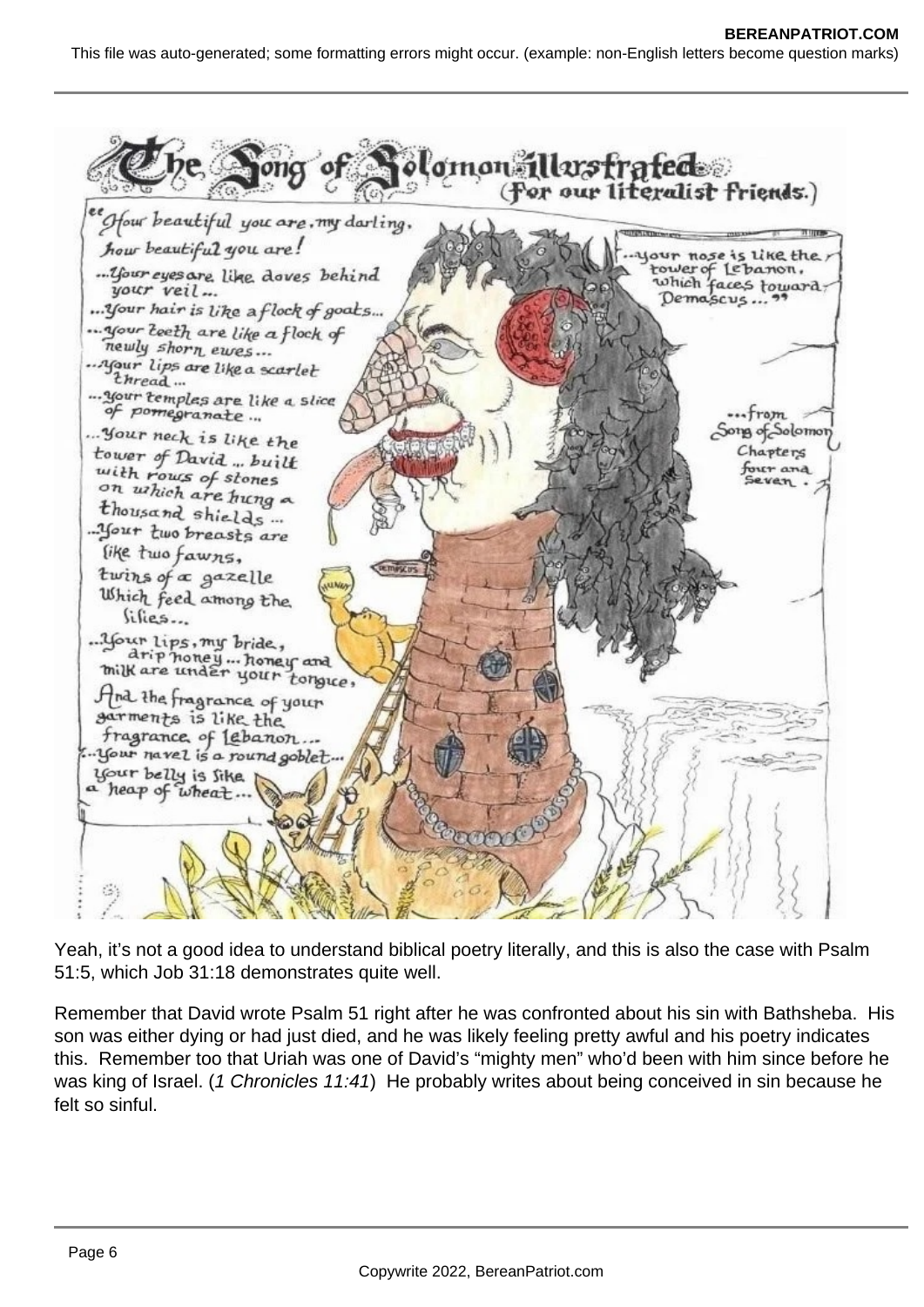#### But remember that it's still poetry, which is hyperbolic by nature.

If David really was guilty from his mother's womb, then Job was also leading widows from his mother womb. (If you're going to be literal, you should at least be consistent.) Just to make the parallelism clear, here are the two verses side-by-side

Psalm 51:5 5 Behold, I was brought forth in iniquity, And in sin my mother conceived me.

Job 31:18 (But from my youth I reared him as a father, And from my mother's womb I guided the widow)

So, if you hold that Psalm 51:5 teaches the Calvinist understanding of original sin, then please leave a comment detailing how Job could lead widows while still in his mother's womb.

Verses which argue against the Calvinist position

The clearest verses refuting this are both in Ezekiel.

Ezekiel 28:11-12 and 15

11 Again the word of the LORD came to me saying,

12 "Son of man, take up a lamentation over the king of Tyre and say to him, 'Thus says the Lord GOD,

"You had the seal of perfection, Full of wisdom and perfect in beauty.

…

15 "You were blameless in your ways From the day you were created Until unrighteousness was found in you.

Now, in context there's clearly some poetic hyperbole in the passage (especially verse 13). However, at the very least one could argue that the poetic hyperbole here is certainly enough to "cancel" the poetic hyperbole in Psalm 51:5, and make it clear that they are both poetic hyperbole.

Fortunately, God does speak about the topic without poetic hyperbole.

In fact, God actually and literally devoted an entire chapter of the Bible to refuting the Calvinist interpretation of original sin. No I'm not kidding; there is an entire chapter about it: Ezekiel 18. You can [read the whole chapter online](https://biblehub.com/nasb/ezekiel/18.htm) (link opens in new tab) but for the sake of space I'll just quote the one verse. The entire chapter is in this same vein though, with examples, so I recommend you read it.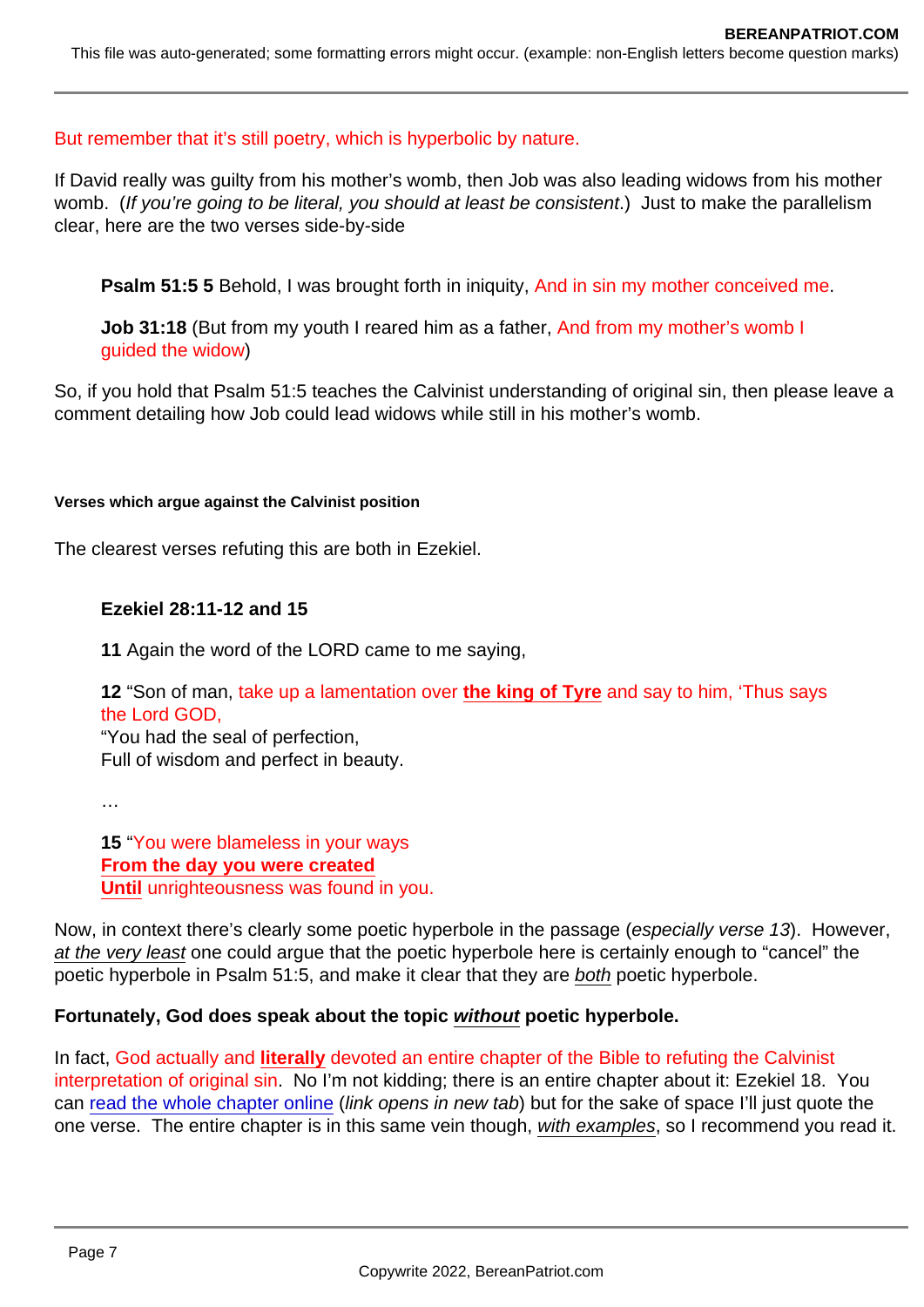Ezekiel 18:20

20 "The person who sins will die. The son will not bear the punishment for the father's iniquity, nor will the father bear the punishment for the son's iniquity; the righteousness of the righteous will be upon himself, and the wickedness of the wicked will be upon himself.

Let me repeat that for the sake of clarity:

### "The son will not bear the punishment for the father's iniquity"

Period.

Full stop.

In [my article on Critical Race Theory \(CRT\) and Social Justice](https://www.bereanpatriot.com/what-are-social-justice-and-critical-race-theory-crt-and-are-they-biblical/), we started by defining biblical justice. It boils down to "each man getting his due , whether good or bad." Notice, each man doesn't get someone else's due; he gets his own due. This idea is all over the Bible, especially the New Testament. Consider all the passages which proclaim that God will "repay each man according to his deeds". The focus is always on repaying each man for his own sin.

Again, "The son will not bear the punishment for the father's iniquity" and "the wickedness of the wicked will be upon himself."

That verse alone seems to be absolute proof that the Calvinist understanding of original sin is wrong.

Paul makes a pretty clear argument about this too.

Romans 5:12

Because of this, just as sin entered into the world through one man, and death through sin, so also death spread to all men, because all have sinned.

Why did death spread to all men? Not because of one man's sin, but instead "because all have sinned." Notice Paul's focus. He – like Ezekiel and the rest of the Bible – says our death is the result of our own sin. Not someone else's sin, our own sin.

We all sin.

That sin brings death, both physically (eventually) and spiritually through separation with God. Our sin did that. My own sin separated me from God just as your own sin separated you from God. Thankfully Jesus went to the cross to deal with this. God's mercy and grace fixed the problem, and the problem is that we are guilty of our own sin, but not someone else's.

Again: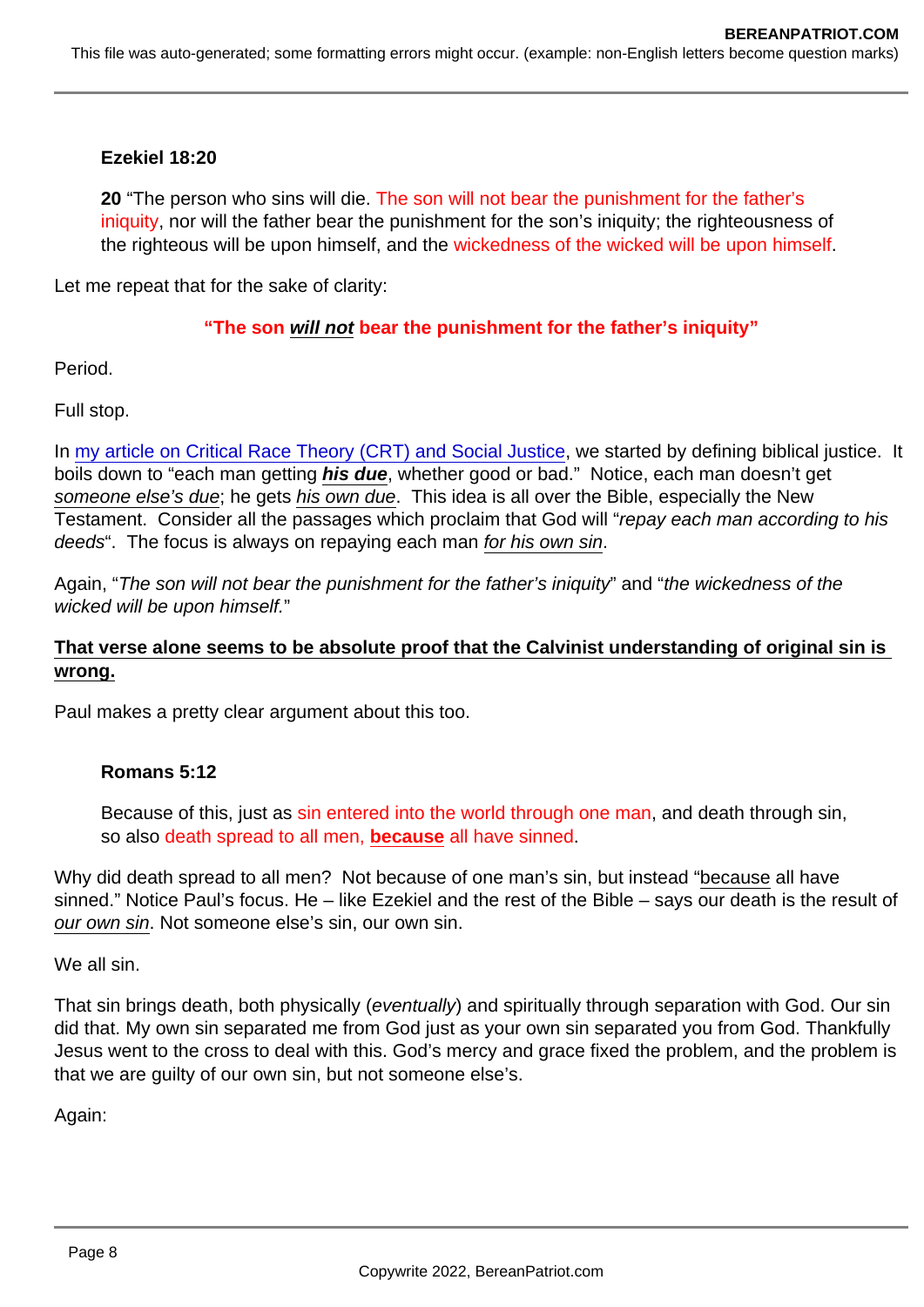#### **Ezekiel 18:20**

**20** "The person who sins will die. The son **will not** bear the punishment for the father's iniquity, nor will the father bear the punishment for the son's iniquity; the righteousness of the righteous will be upon himself, and the wickedness of the wicked will be upon himself.

Paul reaffirms this when he says that all died "**because** all have sinned." Our own sin causes our death, not Adam's sin.

#### **Addendum to this section**

There is a time in every person's life before they have sinned. This is hinted at in Isaiah, and explicitly stated in Romans

#### **Isaiah 7:15-16**

**14** Therefore the Lord Himself will give you a sign: Behold, a virgin will be with child and bear a son, and she will call His name Immanuel.

**15** By the time He knows enough to reject evil and choose good, He will be eating curds and honey.

**16** For before the boy knows enough to reject evil and choose good, the land of the two kings you dread will be laid waste.

This verse in Isaiah is noteworthy because it speaks of Jesus. Therefore, there was a time during the incarnation that Jesus didn't know to choose evil vs good (and still didn't sin). Romans is more clear:

#### **Romans 9:10-11**

**10** And not only this, but there was Rebekah also, when she had conceived twins by one man, our father Isaac;

**11** for though the twins were not yet born and **had not done anything good or bad**, so that God's purpose according to His choice would stand, not because of works but because of Him who calls

There are other verses which allude to this as well.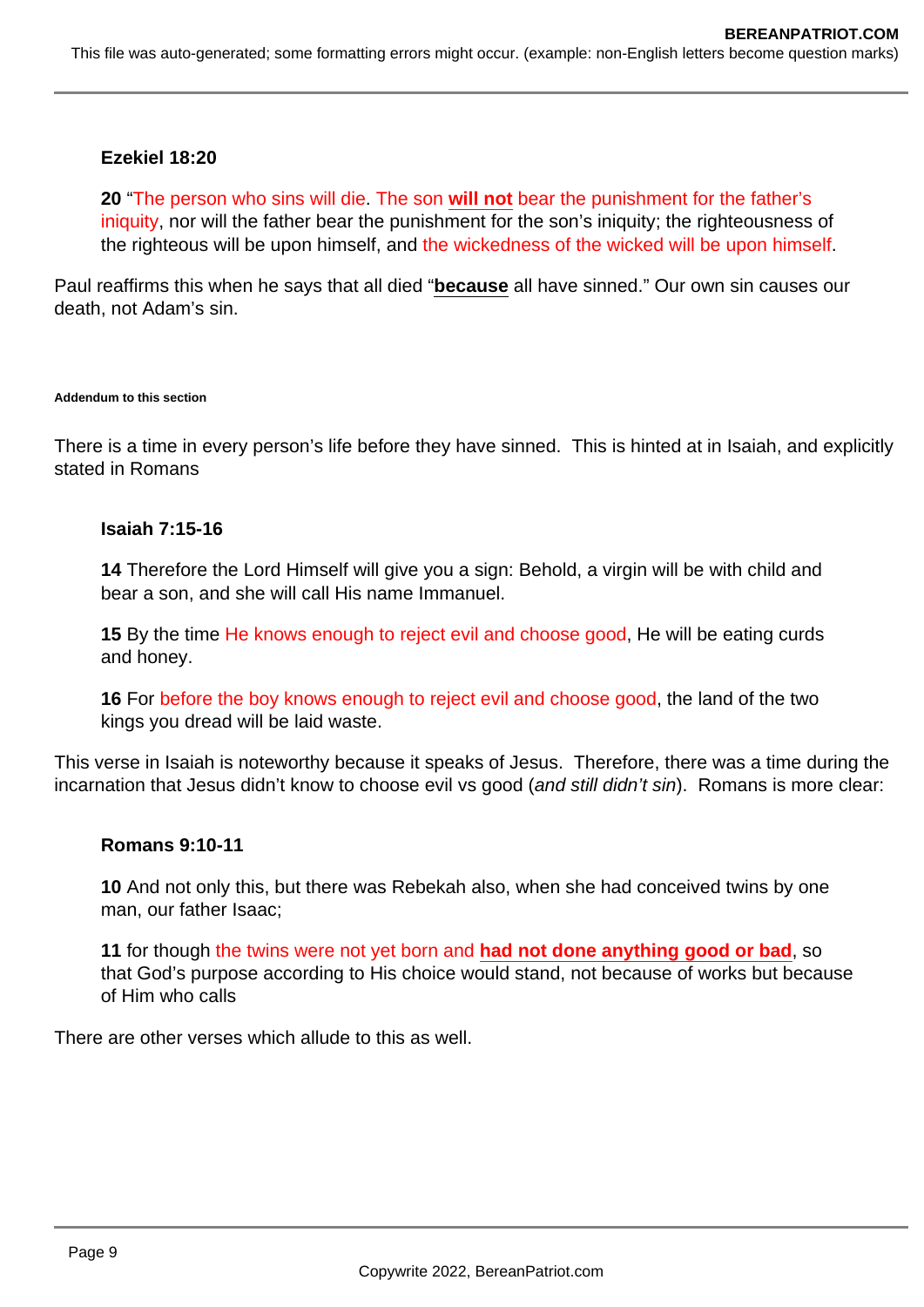#### **Ecclesiastes 7:29**

**29** "Behold, I have found only this, that God made men upright, but they have sought out many devices."

Despite this, God makes it **absolutely clear** in Romans 3:23 that we always sin.

#### **Romans 3:23**

**23** for **all** have sinned and fall short of the glory of God,

The Bible is clear that every single person who ever lived sins. Every single one without exception.

#### **Romans 3:9-10**

**9** What then, are we better? Not at all! For we previously brought an accusation against both Jews and Greeks that all are under sin.

**10** Just as it is written: "There is none righteous, **not even one**.

Thankfully, Jesus dealt with our sin at the cross. ?

### **The "Armenian" understanding of Original Sin**

Just as the "Calvinist" idea of original sin predated John Calvin, so also the "Armenian" idea predated James Arminius by quite a long time. While Arminius is the most famous person to promote this understanding, he certainly wasn't the first. And to be clear, I'm not promoting Arminianism or Calvinism. (I disagree with both on various points)

### **But sometimes, even Arminianism and Calvinism agree.**

(Shocker right?)

As far as I can tell, both Calvinism and Arminianism agree that Arminianism is right on Original Sin; Calvinism just takes it further.

Here's the Calvinism definition again:

**Calvinism**: The Calvinistic doctrine of original sin states that Adam's sin has resulted not only in our having a sin nature, but also in our incurring guilt before God for which we deserve punishment.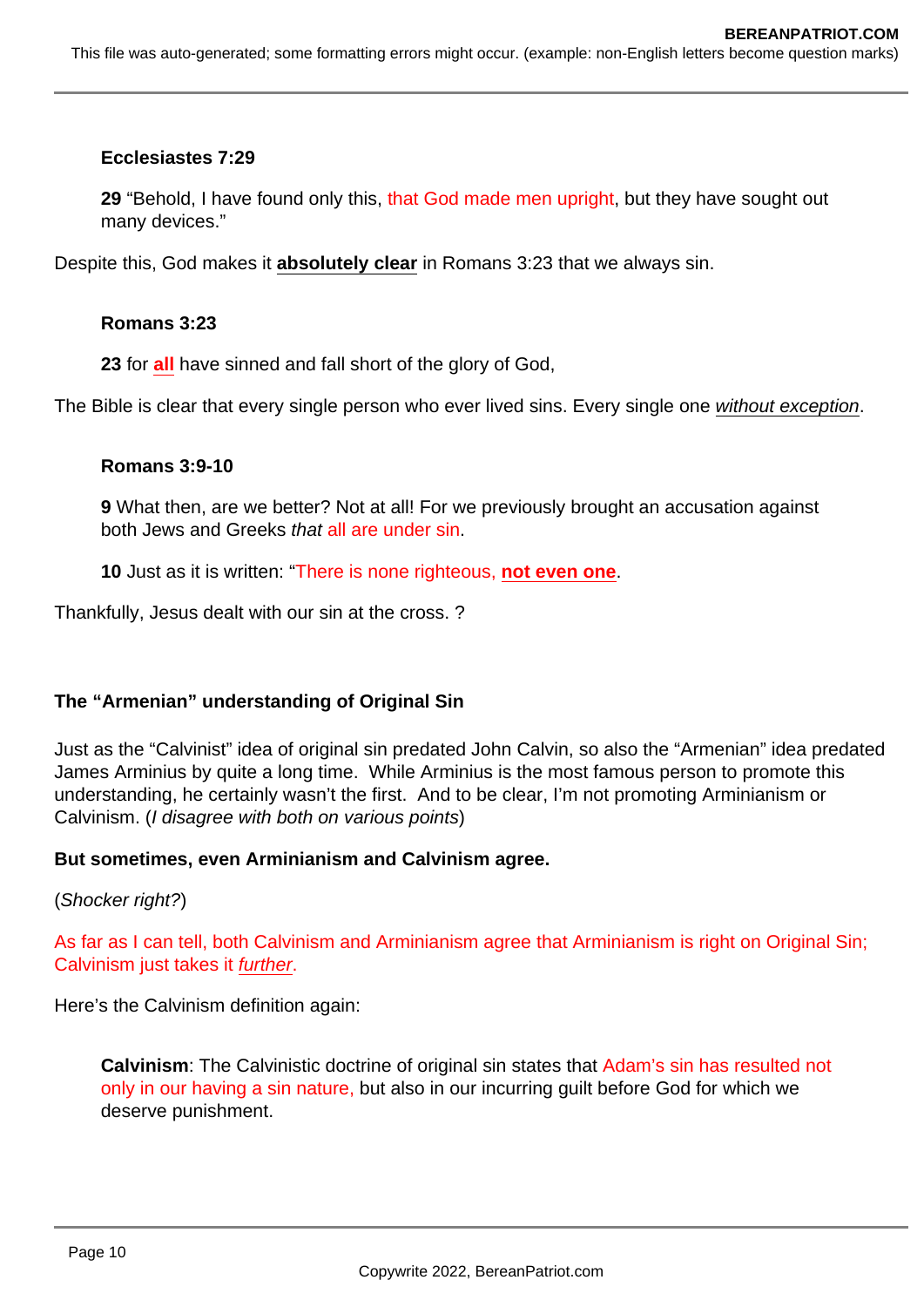The first part in red lines up perfectly with the Arminian understanding:

Arminianism: Arminians believe Adam's original sin has resulted in the rest of mankind inheriting a corrupt, sinful nature, which causes us to sin in the same way that a cat's nature causes it to meow—it comes naturally. According to this view, man cannot stop sinning on his own;

Arminianism says we inherited an inclination to sin from Adam, and Calvinism agrees. In fact, that's what the "T" in [the Calvinism's "TULIP" acronym](https://carm.org/about-theology/what-is-tulip-in-calvinism/) stands for: Total Depravity. Calvinism then goes beyond Arminianism by saying that we're guilty of sin from conception. However, Calvinist doctrine absolutely agrees that we inherited a sin nature from Adam. They agree that because of Adam's sin, sin comes as naturally to man as breathing does.

Again, Calvinists and Armenians agree that man sins because it comes naturally to us.

In fact, the only people who disagree with this are those who hold to Pelagian ideology. Everyone else agrees. Seriously; literally every other Christian denomination and theological system I've ever heard of agrees with this. (If you've heard of one that doesn't include this understanding (besides Pelagianism), leave a comment and I'll update the article.)

One primary verse used to support this understanding is in Ephesians:

Ephesians 2:3

3 Among them we too all formerly lived in the lusts of our flesh, indulging the desires of the flesh and of the mind, and were by nature children of wrath, even as the rest.

The verse above makes this idea of being children of wrath "by nature" make a lot of sense. We are children of wrath "by nature" because sin comes naturally to us.

While Calvinists and Armenians disagree on almost everything else regarding sin and salvation, they agree on this.

In fact, all Christians seem to agree on this.

This isn't dissimilar to the Hebrew understanding either.

However, traditional rabbinic understanding of human nature is shaped to a large degree by the presence of two inclinations – the yetzer ha tov (the good inclination) and the yetzer ha ra (the evil inclination).

([Source](https://www.chosenpeople.com/site/the-evil-and-good-inclinations-in-judaism/).)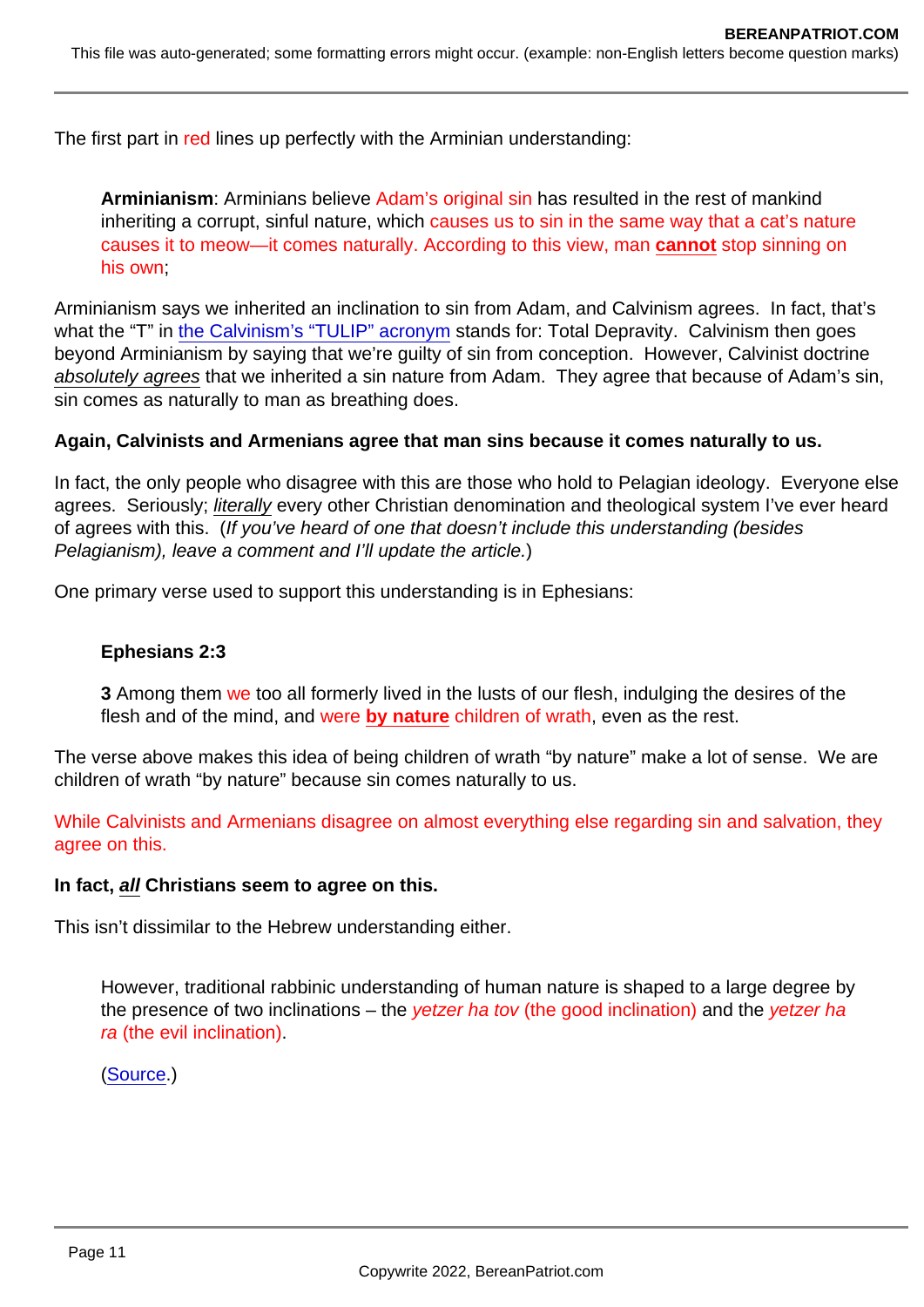Depending on the rabbinic source, many ascribe the "good inclination" to the fact that man is made in the image of God. As far as I know, all ascribe the evil inclination to Adam's sin nature being passed to us, which is consistent with the Christian understanding.

#### **That gives us over 3000 years of continuous theological agreement on this topic.**

Now, some may add to this understanding (like saying we're conceived guilty) but virtually no one denies it. It also appears to be clearly taught from the scriptures too.

#### **Genesis 8:21**

The Lord smelled the soothing aroma; and the Lord said to Himself, "I will never again curse the ground on account of man, for the intent of man's heart is evil from his youth; and I will never again destroy every living thing, as I have done.

Therefore, I'd say it's a safe bet.

Click here to expand my rambling thoughts on how this all works; otherwise continue to the conclusion below

#### **This is my own personal understanding, worth every cent you paid for it.** ? **Free free to adopt it or discard it as you see fit.**

Man is made in the image of God, as Genesis 1:26-27, Genesis 5:1-2, 1 Corinthians 11:7, and James 3:9 make abundantly clear. This is still the case, as the use of the present tense in 1 Corinthians 11:7 and the perfect tense in James 3:9 make clear. Man never stopped being made in the image of God.

Ever.

However, Adam sinned.

Once he had sinned, he possessed not only the "image of God", but also the "evil inclination" as Judaism puts it, which ultimately means "the intent of man's heart is evil from his youth". Two natures are now at war within man, just as Paul explains:

#### **Galatians 5:17**

For the flesh craves what's contrary to the Spirit, and the Spirit what's contrary to the flesh. For these two stubbornly oppose one another, so you don't do those things which you desire.

We are all Adam's descendants, and were born in Adam's image and likeness, as Genesis makes clear: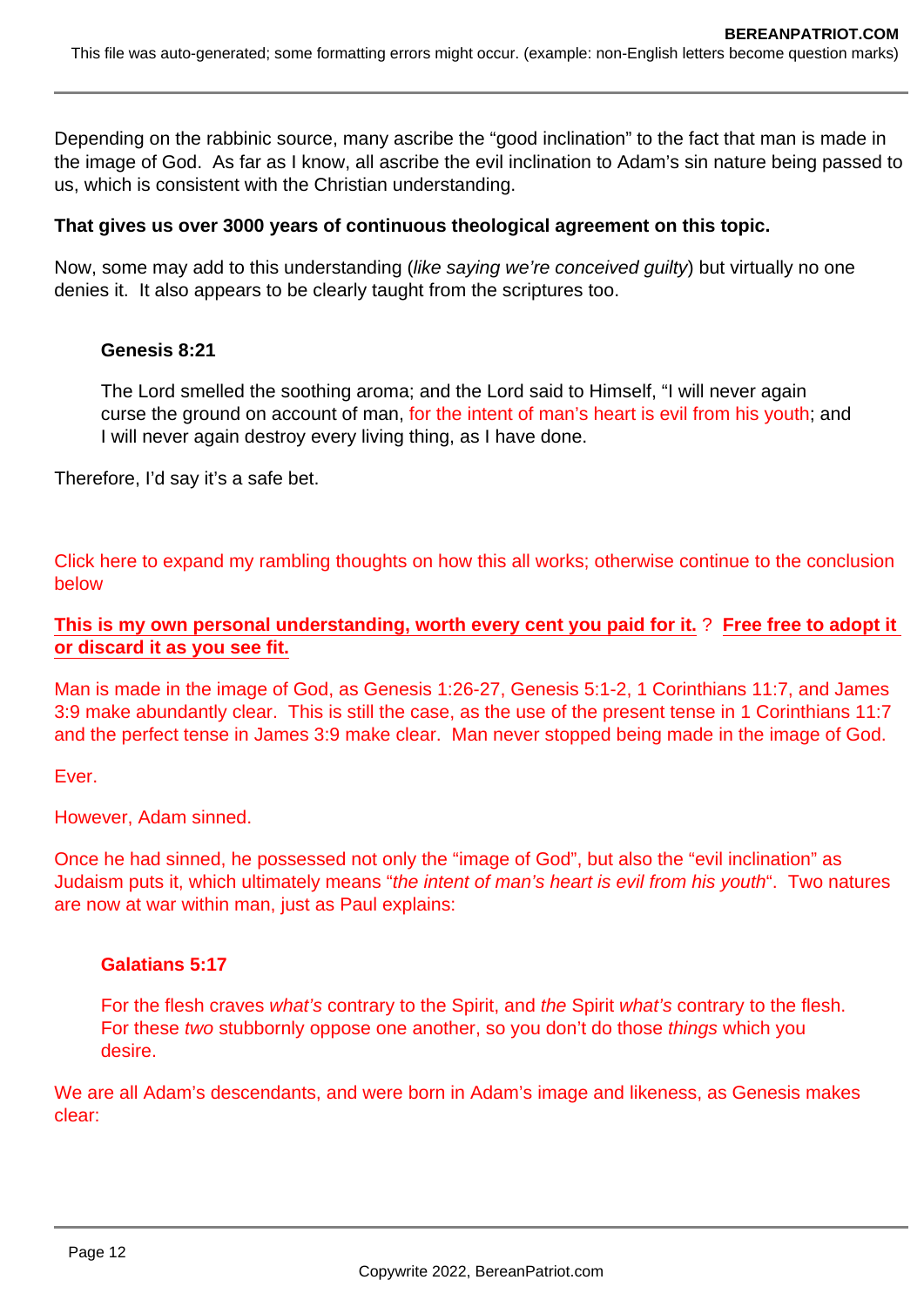#### **Genesis 5:3**

When Adam had lived one hundred and thirty years, he became the father of a son **in his own likeness, according to his image**, and named him Seth.

Since we are descended from Adam just as Seth was, we are also born in Adam's image and likeness. This means we are born with the image and likeness of God, because Adam's image and likeness was the image and likeness of God. But Adam's nature changed because of sin. He had the two natures warring within him, both of which we inherited.

Thus – because we are born in Adam's image – we inherited **both** the image and likeness of God, **and also** the evil inclination. (yetzer ha ra)

That evil inclination overpowers our desire to do good, just as Paul says. This guarantees that everyone without exception will fall prey to sin since "the intent of man's heart is evil from his youth". As Romans testifies, "for all have sinned and fall short of the glory of God". An unbeliever can do good things, but he can never merit salvation because of his sin. He needs Jesus's work on the cross for that.

Nothing else will do.

There is no other remedy.

None.

Salvation comes only comes by God's goodness and mercy which was displayed by Christ on the cross, and applied to us through faith. **Salvation is by God's grace alone, through faith alone, through Christ's finished work on the cross alone**.

Nothing else will do.

Nothing.

Ever.

Fortunately, God already has a plan in place to defeat this sin nature; this "evil inclination" that we inherited from Adam. Paul says the following of our glorified bodies that we'll one day receive:

#### **1 Corinthians 15:51-54**

- 51. Behold, I tell you a mystery. We won't all be put to sleep, but we'll all be changed
- 52. in an instant in the blink of an eye at the last trumpet. For the trumpet will sound and the dead will be raised **incorruptible**, and **we will be changed**.
- 53. For the **corruptible** must clothe itself in **incorruptibility**, and the mortal clothe itself in immortality.
- 54. And when the corruptible has clothed itself in incorruptibility, and the mortal has clothed itself in immortality;